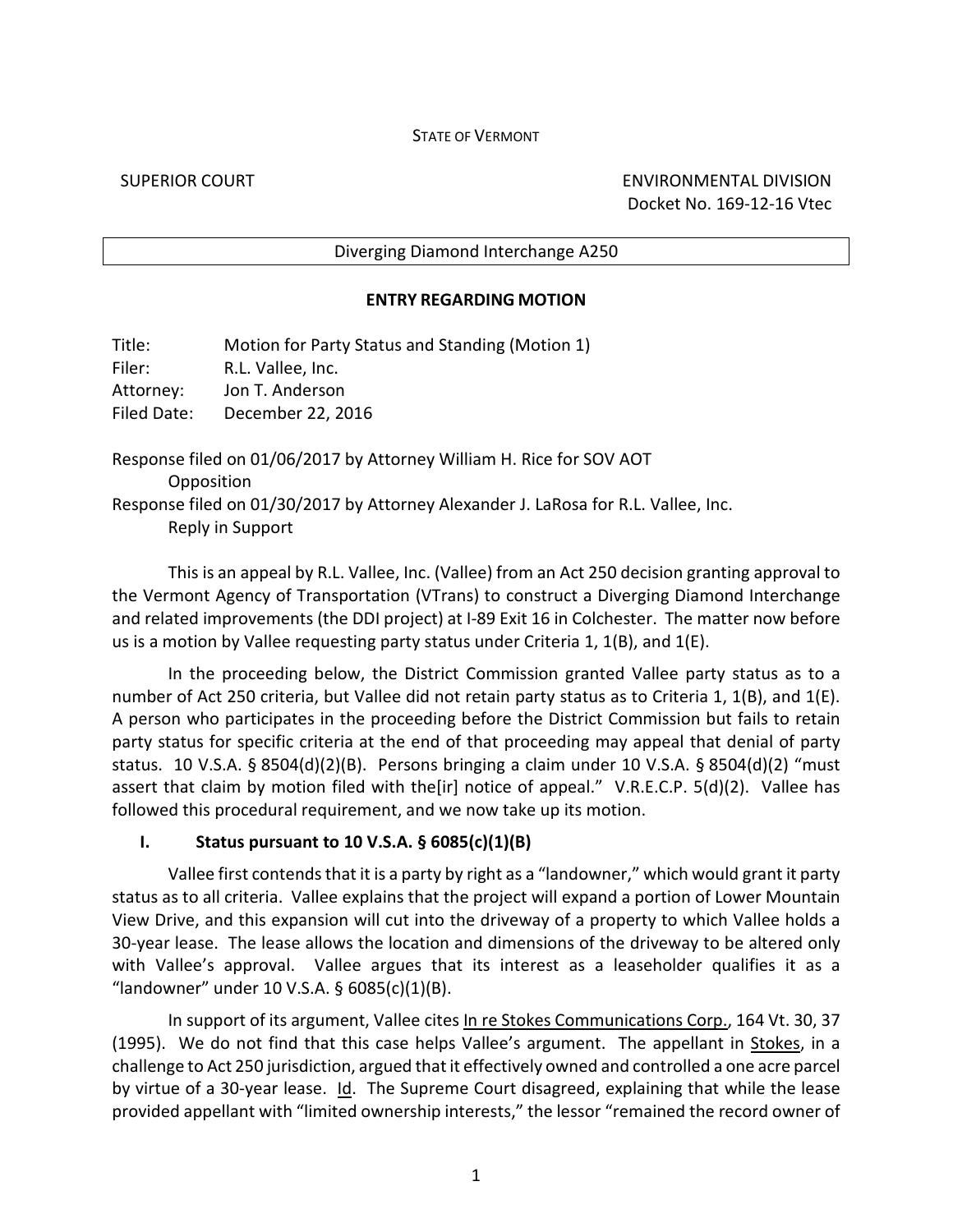the parcel," and this ownership could not be disregarded. Id. (citing Guild v. Prentis, 83 Vt. 212, 214 (1910)).

Vallee cites additional cases that analyzes whether a party has "control" over a parcel of land for the purposes of Act 250 jurisdiction. In re Vitale, 151 Vt. 580, 584 (1989) (holding that although party did not have legal title to land, it had sufficient control over that land for Act 250 jurisdiction purposes); In re Ochs, 2006 VT 122,  $\P$  17, 181 Vt. 541 (mem.) (holding that "there is no justifiable basis for distinguishing between owned lands and leased lands in determining what constitutes 'farming' for purposes of" determining exemption from Act 250 review).

Although Ochs and Vitale look at whether a party "controls" a parcel of land in making Act 250 jurisdictional determinations, we are reluctant to apply a similar "control" test to determine if a party has status as a right under 10 V.S.A. § 6085(c)(1)(B). There are at least three reasons for this.

First,  $\S$  6085(c)(1)(B) gives party status to "the landowner." The plain meaning of this term is clear, and does not extend to leaseholders. See In re Albert, 2008 VT 30, 110, 183 Vt. 637 (mem.) (statutory terms should be given their plain meaning when possible); see also 10 V.S.A. § 6001(23) (defining "adjoining property owner" in part as "a person who owns land in fee simple").

Second, the statute gives those who are not landowners, but who occupy or control property, an opportunity to gain status through a separate provision. 10 V.S.A. § 6085(c)(1)(E) (granting party status to "any adjoining property owner or other person who has a particularized interest" protected by statute that may be affected by the Act 250 decision). The existence of a separate provision that explicitly gives status to owners *and others* in sub-part (E) of the statute indicates that the drafters of the statute were aware that they could have broadened the scope of sub-part (B) beyond landowners, but chose not to do so. The "other person who has a particularized interest" part of sub-part (E) also ensures that non-landowners will not be categorically denied party status.

Third, Vallee cites cases dealing with whether Act 250 jurisdiction is triggered (i.e. jurisdictional opinions), while the issue now before us is who should be granted party status to challenge an Act 250 decision (i.e. party status determination). Because these determinations have different standards, we find the analogy between them inapt. In jurisdictional determinations, the relevant statutes state that Act 250 jurisdiction is triggered by certain developments or subdivisions, 10 V.S.A. § 6081(a), that are "owned or controlled by a person," 10 V.S.A. § 6001(3)(A) and (19)(A). The language "owned or controlled by a person" is clearly different from the "landowner" provision in §  $6085(c)(1)(B)$ .

For these reasons, Vallee's motion for party status pursuant to § 6085(c)(1)(B) is **DENIED**.

# **II. Status pursuant to 10 V.S.A. § 6085(c)(1)(E)**

Vallee next argues that it should be granted party status on Criteria 1,  $1(B)$ , and  $1(E)$  under 10 V.S.A. § 6085(c)(1)(E). Under § 6085(c)(1)(E), "[a]ny adjoining property owner or other person who has a particularized interest protected by [Act 250] that may be affected by an act or decision by a district commission" is entitled to party status.

A party moving for status under §  $6085(c)(1)(E)$  must demonstrate two things. First, it must show a "specified interest protected by Act 250 that is particular to [the movant], not a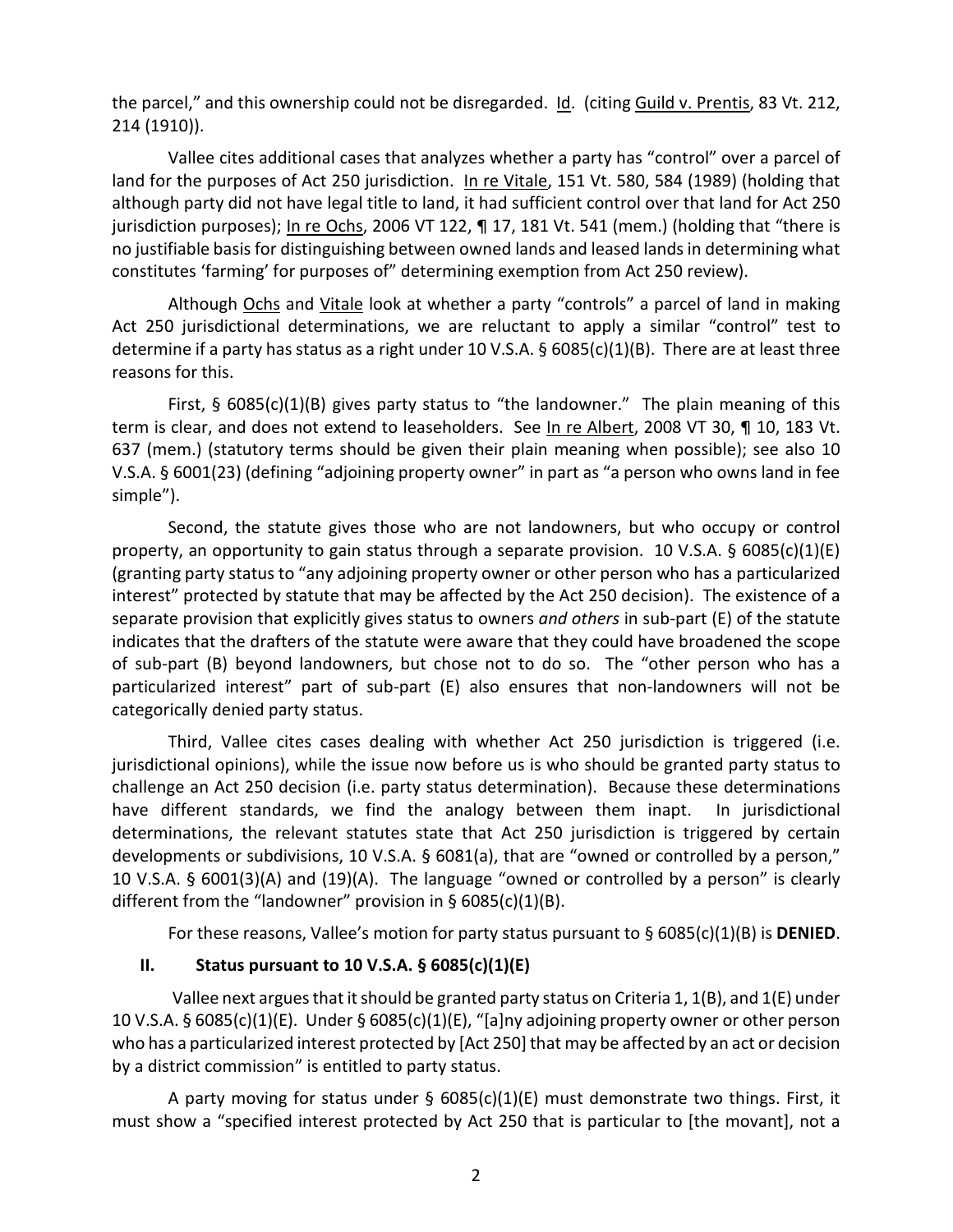general policy concern shared by the general public." In re Pion Sand & Gravel Pit, No. 245-12- 09 Vtec, slip op. at 7 (Vt. Super. Ct. Envtl. Div. Jul. 2, 2010) (Durkin, J.). Next, the moving party must demonstrate that the proposed project "may" adversely affect their particularized interest. Id. In order to show this causal connection, the moving party must provide an "offer of proof" to show that the potential impact is "more than mere speculation and theory." Id.

Vallee's factual assertions in its claim for party status are supported by an affidavit, and a supplemental affidavit, by Andres Torizzo, principal hydrologist of Watershed Consulting Associates, LLC. According to his affidavit, Mr. Torizzo has experience in hydrology, stormwater, and erosion control. Vallee's assertions are further supported by an affidavit by Donald W. Kretchmer, Principal Water Resource Scientist and owner of DK Water Resources Consulting, LLC, who has extensive experience working with total daily maximum loads (TMDL).

### **a. Whether Vallee must show an increased impact**

Broadly, Vallee argues that it meets the requirements for status under  $\S$  6085(c)(1)(E) because it has an interest in not having its property polluted and not having to take extra measures to manage pollution, and the DDI project may adversely impact those interests. These arguments are explored in detail below.

In its response, VTrans argues in part that Vallee should not have status under § 6085(c)(1)(E) because the possible adverse impact would not be worse than the adverse impact that Vallee experiences without the DDI project being built. In making this argument, VTrans effectively asks us to create an additional step to establishing party status under § 6085(c)(1)(E): in addition to showing a particularized interest and an adverse impact, a party would have to show that the prospective adverse impact would be worse than a pre-existing adverse impact. VTrans cites no legal authority or policy reason to add this third requirement, and we therefore decline to add it at this time.<sup>1</sup>

# **b. Status under Criterion 1**

1

Under Criterion 1, a subdivision or development may only receive an Act 250 permit if the reviewing body finds that it will not result in undue water or air pollution. 10 V.S.A. § 6086(a)(1). Vallee contends stormwater from the DDI project will carry undue water pollution onto its property and into its groundwater.

The assertion that the stormwater and pollutants will infiltrate into Vallee's groundwater is not supported by the affidavits. In fact, the first affidavit of Mr. Torizzo states that the stormwater runoff will be comingled with Vallee's stormwater and will be treated in Vallee's stormwater system. Torizzo Affidavit | 13. There is no offer of proof as to the stormwater entering Vallee's groundwater. Vallee has therefore failed to show a specific, non-speculative potential impact regarding its groundwater. See Pion, No. 245-12-09 Vtec at 10–11 (Jul. 2, 2010)

 $<sup>1</sup>$  In its reply memorandum Vallee further notes that it intends to prove at trial that the Colchester Town</sup> Plan will require VTrans to add a sidewalk along Routes 2 and 7, which the DDI project as permitted does not include. The addition of this sidewalk will increase the total paved area of the DDI project. Vallee argues that this increase in paved area will lead to increased runoff onto its property. Even if Vallee proves that the DDI project must include such a sidewalk, there is nothing in the attached affidavits to support the assertion that those sidewalks would increase runoff to Vallee's property, and it is therefore not clear that Vallee has made a sufficiently specific and concrete offer of proof to support this assertion. See In re RCC Atlantic, Inc., No. 163-7-08 Vtec, slip op. at 9 (Vt. Envtl. Ct. May 8, 2009) (Durkin, J.).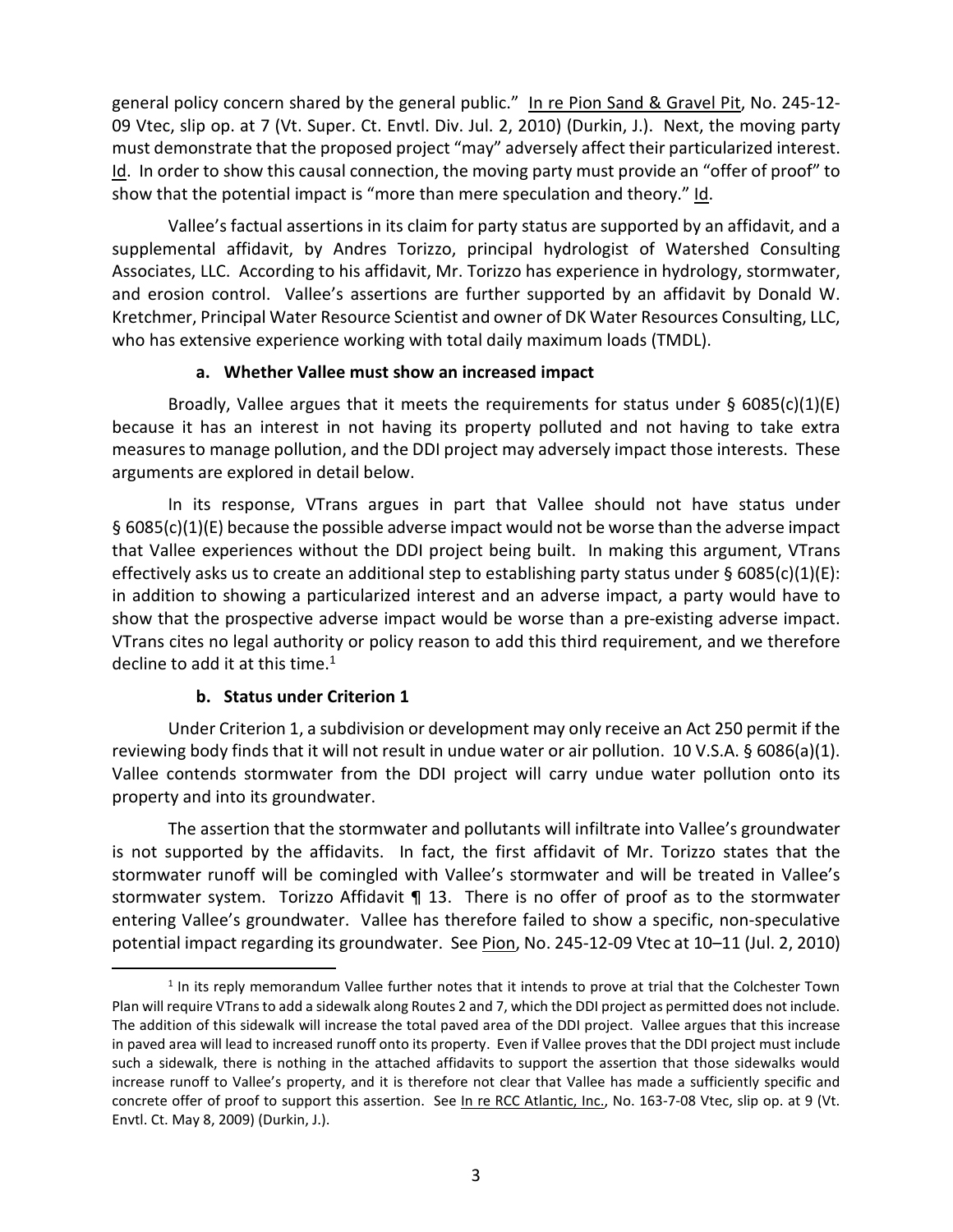(denying status under Criterion 1 due to failure to demonstrate causal connection to groundwater); Appeal of Rivers Dev., LLC Act 250 and LU Application, Nos. 7-1-05 Vtec and 68-3- 07 Vtec, slip op. at 5 (Vt. Envtl. Ct. Jul. 3, 2007) (Durkin, J.) (same).

That the stormwater will carry pollutants onto Vallee's property, however, is borne out by the affidavits. We conclude that this alone is sufficient to support party status based on particularized interest. Vallee has an interest in keeping its property free from pollution, and the affidavits assert that stormwater from the DDI project may affect this interest by carrying pollution onto Vallee's property. Vallee further asserts that the water pollution that would be deposited onto its property would be undue because an alternative, cleaner stormwater treatment option may be available; and because the DDI project's stormwater system was designed in a way that does not comply with Department of Environmental Conservation (DEC) regulations.<sup>2</sup> See In re Rivers Dev., No. 68-3-07 Vtec, slip op. at 14-15 (Vt. Envtl. Ct. Mar. 25, 2010 (Durkin, J.) (pollution may be undue if it is "more than necessary [or] exceeding what is appropriate or normal") (citation omitted); In re Hawk Mountain Corp., 149 Vt. 179, 182 (1988) (court "must consider the applicable health and environmental conservation regulations" in determining whether project will result in undue water pollution).

These assertions are sufficient to establish a reasonable possibility that Vallee's particularized interest in keeping its property free from pollution may be adversely affected by water pollution from the DDI project. For this reason, Vallee's motion for party status under Criterion 1 is **GRANTED**.

### **c. Status under Criterion 1(B)**

.

Criterion 1(B) allows a permit to be granted when the applicant demonstrates that "the development or subdivision will meet any applicable Health and Environmental Conservation Department regulations regarding the disposal of wastes, and will not involve the injection of waste materials or any harmful or toxic substances into ground water or wells." 10 V.S.A. § 6086(a)(1)(B).

Vallee argues that the DDI project violates DEC regulations because it improperly uses "site balancing," which the rules allow only when treatment or control is impracticable. Vallee argues that treatment is not impracticable here, and therefore site balancing should not have been used. Vallee further argues that the DDI project miscalculates the area of "redevelopment" under Chapter 18 of the stormwater rules.

Not all stormwater is "wastewater" for purposes of this criterion. In re Rivers Dev., Nos. 7-1-05 Vtec, 68-3-07 Vtec, slip op. at 20 (Vt. Envtl. Ct. Mar. 25, 2010) (Durkin, J.). However, as noted above, Vallee has demonstrated a reasonable possibility that the DDI project was not designed in compliance with stormwater regulations, and that wastewater in the form of stormwater runoff may enter its property and affect its interest in keeping the property free from pollution. See In re North East Materials Group LLC, No. 35-3-13 Vtec, slip op. at 2–3 (Vt. Super. Ct. Envtl. Div. Aug. 21, 2013) (Walsh, J.) (granting party status under Criterion 1(B) to those who

<sup>&</sup>lt;sup>2</sup> The reply memorandum, at 8–9, states that the increased discharges of chloride and phosphorus will violate Criterion 1(B). We take this to mean that the discharges would violate DEC regulations as set out in the memorandum's arguments regarding Criterion 1(B), specifically regarding the alleged improper use of site balancing and incorrect measurement of the project area.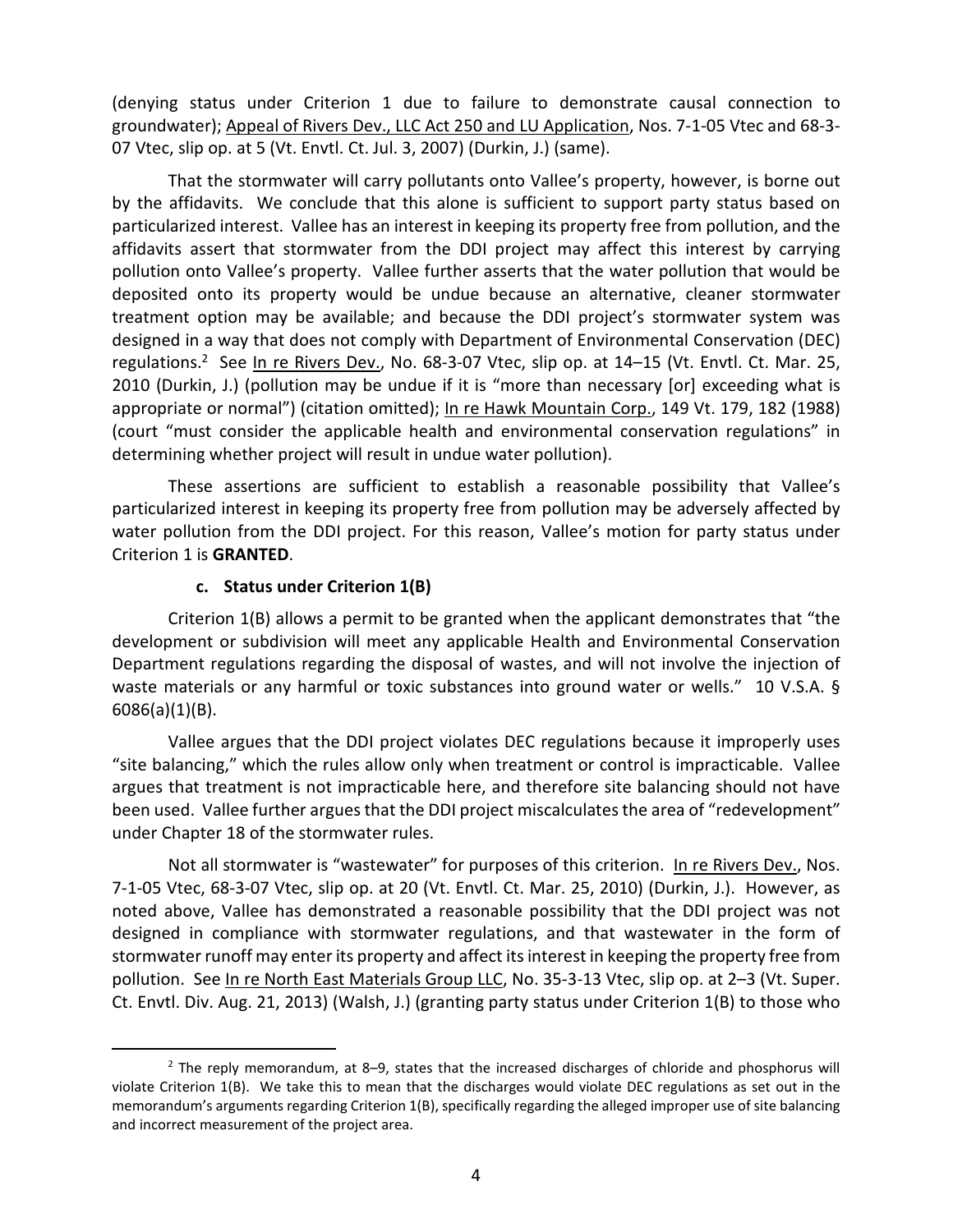demonstrated reasonable possibility that stormwater runoff from project would enter their property). For this reason, Vallee's motion for party status under Criterion 1(B) is **GRANTED**.

# **d. Status under Criterion 1(E)**

Under Criterion 1(E), the applicant must demonstrate that a proposed subdivision or development located "on or adjacent to the banks of a stream will, whenever feasible, maintain the natural condition of the stream, and will not endanger the health, safety, or welfare of the public or of adjoining landowners." 10 V.S.A. § 6086(a)(1)(E).

Vallee argues that the DDI project will increase chloride discharges into Sunnyside Brook, which is already impaired for chloride. Vallee contends that because Sunnyside Brook is impaired for chloride, a TMDL for chloride is required to return the brook to health. If the DDI project increases chloride discharges under a TMDL, others, including Vallee, will have to decrease their own chloride discharges. Vallee will be able to do this by upgrading its treatment system, which would be expensive, or by decreasing its use of de-icing salt in the winter, which may leave its property icier and less safe. These assertions are supported by Mr. Kretchmer's and Mr. Torizzo's affidavits.

Vallee has again demonstrated a reasonable possibility that the DDI project may impact its particularized interest regarding the condition of Sunnyside Brook and its own ability to discharge chloride into the brook. For this reason, Vallee's motion for party status under Criterion 1(E) is **GRANTED**.

# **III. Conclusion**

For the reasons set out above, Vallee's motion for party status under Criteria 1, 1(B), and 1(E) is **GRANTED**.

Electronically signed on March 17, 2017 at 02:28 PM pursuant to V.R.E.F. 7(d).

 $\overline{Im}$  W.

Thomas G. Walsh, Judge Superior Court, Environmental Division

Notifications:

Jon T. Anderson (ERN 1856) and Alexander J. LaRosa (ERN 5814), Attorneys for Appellant R.L. Vallee, Inc.

Peter J. Gill (ERN 4158), Attorney for Interested Person Natural Resources Board